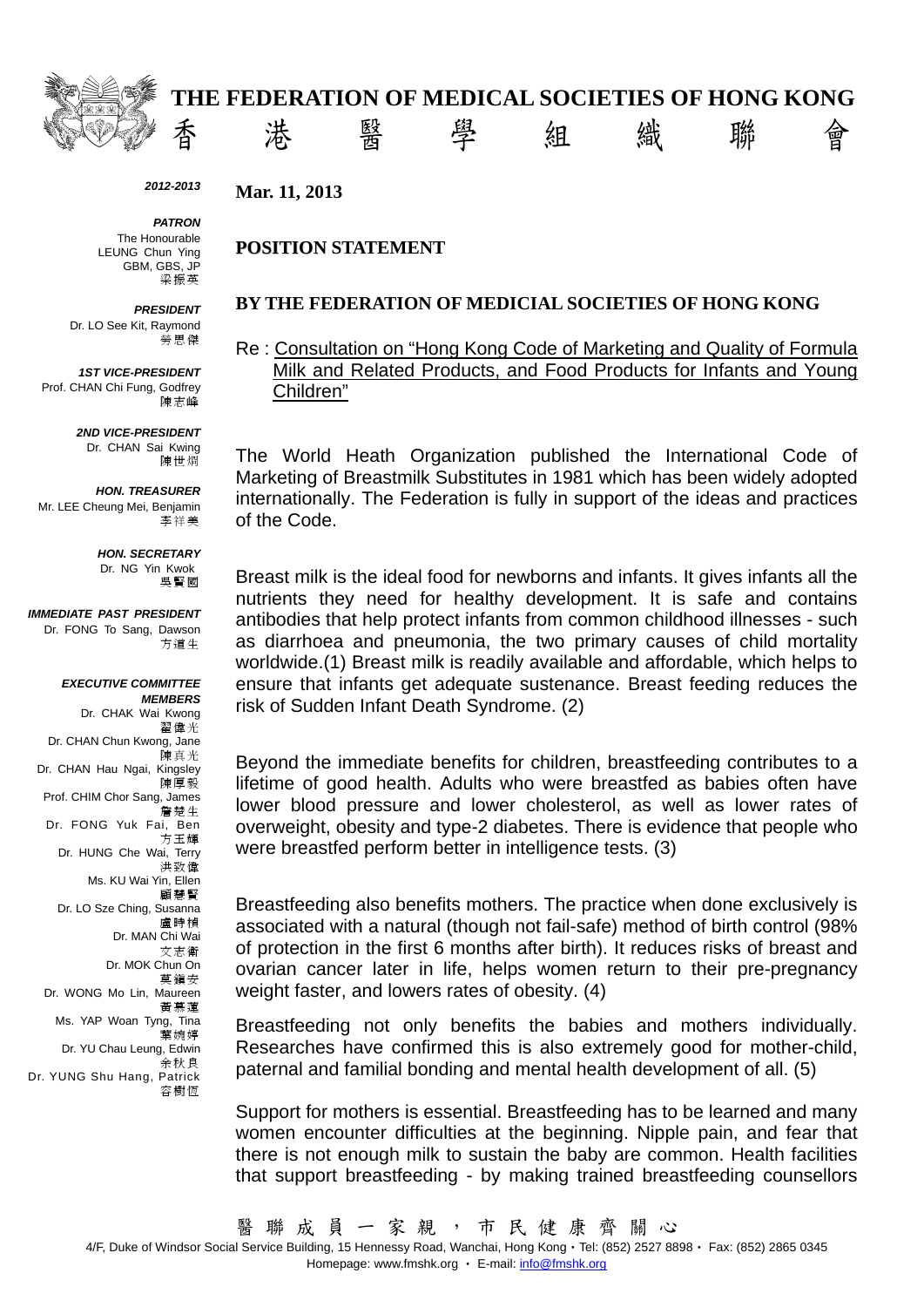# **THE FEDERATION OF MEDICAL SOCIETIES OF HONG KONG**



available to new mothers - encourage higher rates of the practice. To provide this support and improve care for mothers and newborns, there are now more than 20,000 "baby-friendly" facilities in 152 countries thanks to a WHO-UNICEF initiative.

Many mothers who return to work abandon breastfeeding partially or completely because they do not have sufficient time, or a place to breastfeed, express and store their milk. Mothers need a safe, clean and private place in or near their work to continue breastfeeding. Enabling conditions at work can help, such as paid maternity leave, part-time work arrangements, on-site crèches, facilities for expressing and storing breast milk, and breastfeeding breaks.

The Federation believes the government can lead by example. Government work places should contain designated rooms for breast milk extraction and storage. Government owned public places should have infant feeding rooms. Other venues like MTR stations, shopping centres should be encouraged to follow suit. Labour ordinances may have to be looked at for possible amendments and improvements in this area as well.

Infant formula does not contain the antibodies found in breast milk. When infant formula is not properly prepared, there are some risks arising from the use of unsafe water and unsterilized equipment or the potential presence of bacteria in powdered formula. Malnutrition can result from over-diluting formula to "stretch" supplies. Further, frequent feedings maintain the breast milk supply. If formula is used but becomes unavailable, a return to breastfeeding may not be an option due to diminished breast milk production. Marketed baby formulas have varied sugar contents where some can be as high as 13.5g per serving, which is equivalent to three and a half teaspoon of sugar per 5 ounces. Baby bottle syndrome is the rapid tooth decay of baby teeth in exposure to liquids containing sugars for long periods of time. Formula feeding increases the chance of children getting cavities. (6)

While there are in fact few medical contraindications to breastfeeding, there are mothers who are unable to do so due to medical or personal reasons. In these situations evidence-based information on breast milk substitutes should be allowed to let mothers make informed choices for their babies. Misleading information in commercial advertisements should be closely scrutinized and discouraged.

On the other hand the government is also responsible for making a safe and steady supply of milk formula a priority for our local children.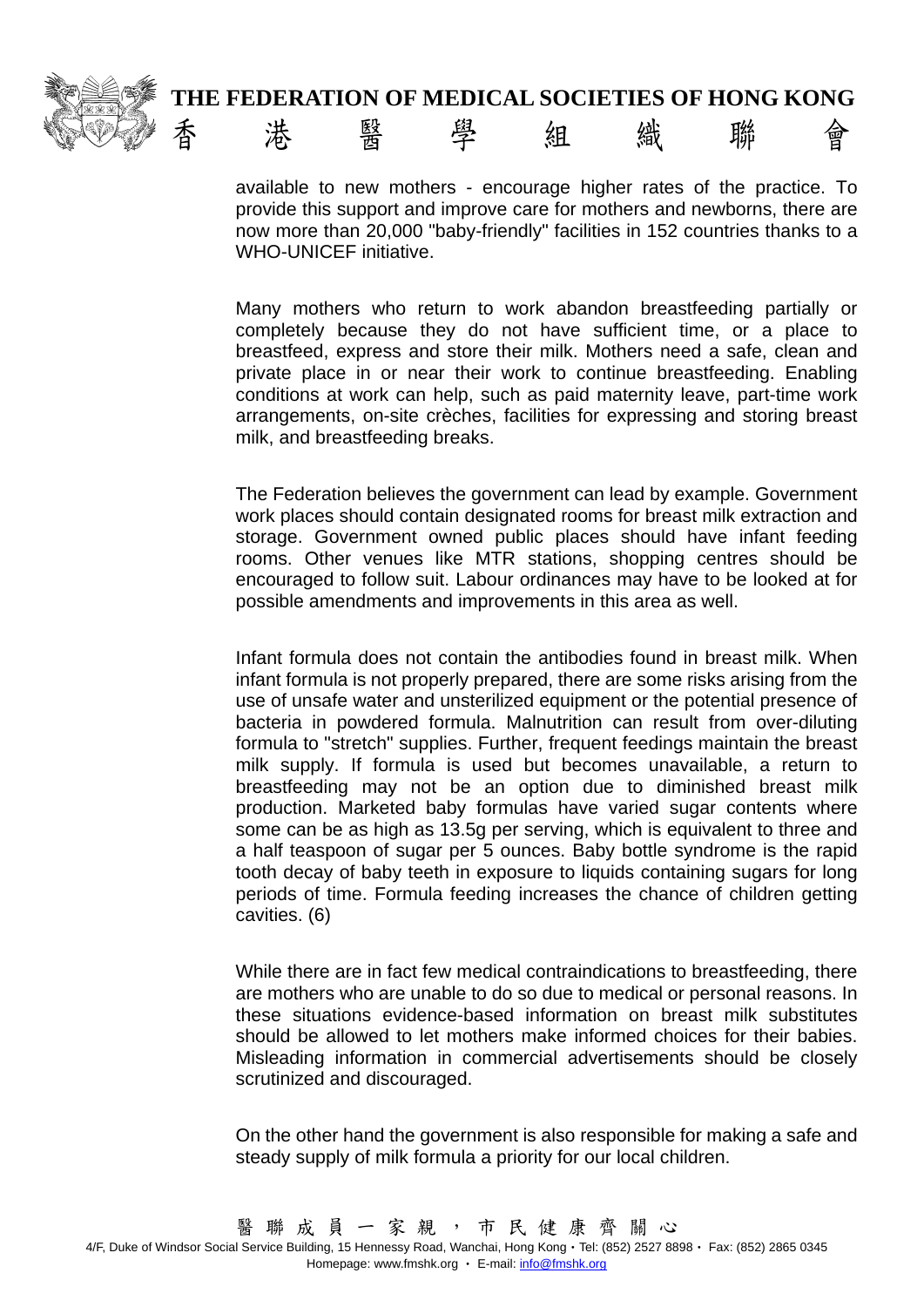

The Federation is in full support of the consultation document. However as it is voluntary in nature, we are concerned that there might not be enough motivation for the manufacturers or retailers to comply with the code. The Federation will continue to promote breast feeding. We will be one of the platforms to advocate this natural, safe and healthy method of infant feeding. Through the contact of the professionals of our member societies and the public we will continue to educate the public about the science and facts of breastfeeding and correct any misleading or utterly incorrect information available in the public domain. We shall continue to do our best to protect the health and wellbeing of mothers and children and the public at large.

#### References:

(1) Horta BL, Bahl R, Martines JC, Victora CG (2007). Evidence on the long-term effects of breastfeeding: systematic reviews and meta-analyses. Geneva, Switzerland: World Health Organization. ISBN 978-92-4-159523-0.

(2) Horne RS, Parslow PM, Ferens D, Watts AM, Adamson TM (2004). "Comparison of evoked arousability in breast and formula fed infants". Arch. Dis. Child. 89 (1): 22–5. PMC 1755888

(3) Kramer MS, Aboud F, Mironova E, et al. (2008). "Breastfeeding and child cognitive development: new evidence from a large randomized trial". Arch Gen Psychiatry 65 (5): 578–84

(4) Stuebe A, Gillman M, Kleinman K, Rifas-Shiman S, Rich-Edwards J (2007). "Duration of lactation and maternal metabolism at 3 years postpartum". Am J Obstet Gynecol 197: S128

(5) van Willigen J (2002). Applied anthropology: an introduction. Westport, CT: Bergin & Garvey. ISBN 0-89789-833-8.

(6) Statement of Early Childhood Caries, American Dental Association (http://www.ada.org./2057.aspx)

4/F, Duke of Windsor Social Service Building, 15 Hennessy Road, Wanchai, Hong Kong · Tel: (852) 2527 8898 · Fax: (852) 2865 0345 Homepage: www.fmshk.org • E-mail: info@fmshk.org